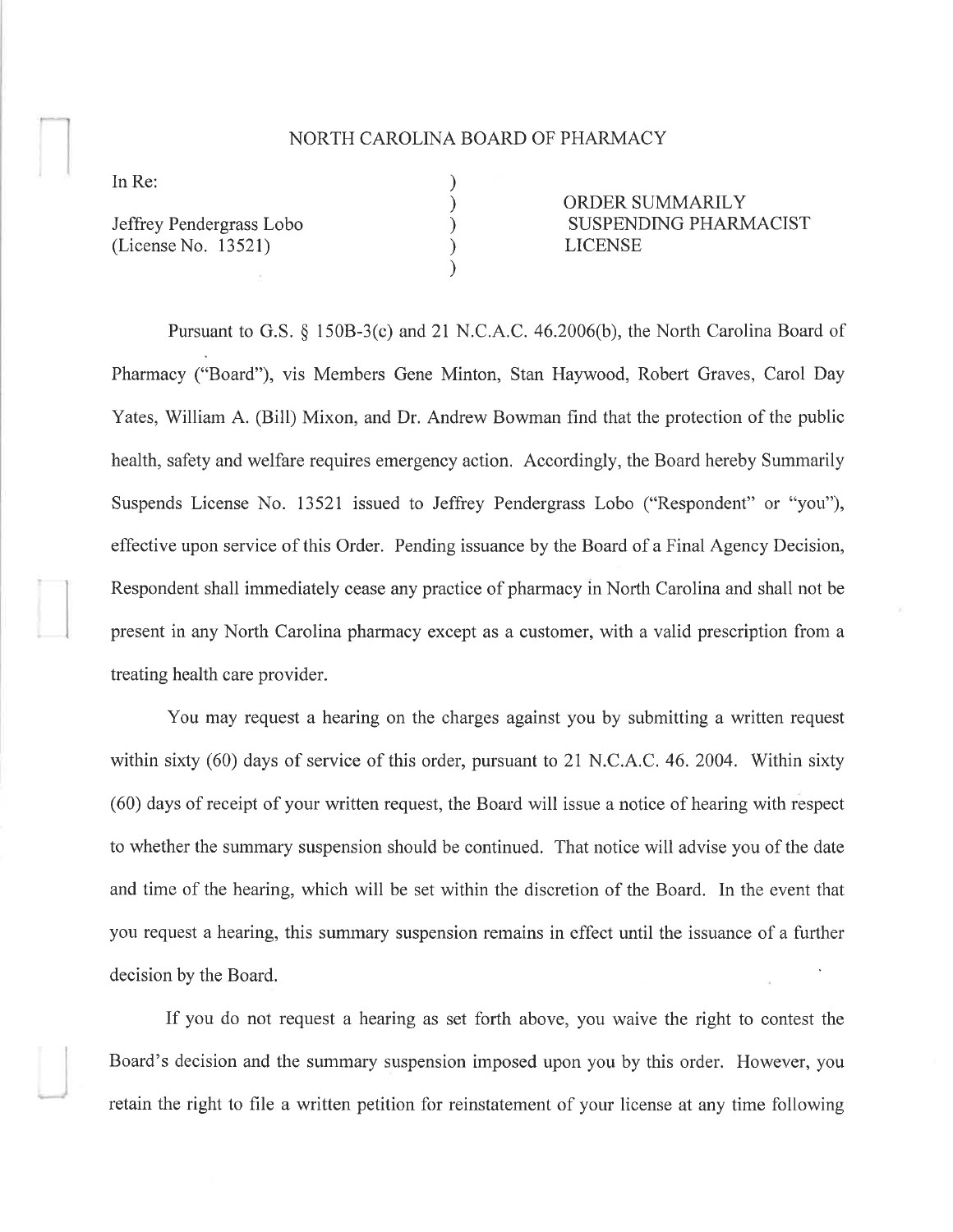this order. The Board will set a hearing at a time and place within its discretion and will rule on the petition for reinstatement, in its discretion, under its duty to consider the public health, safety and welfare.

By Order of the Board, this  $\frac{24^{th}}{100}$  day of  $\frac{0 \text{ch} \theta}{4}$ , 2016.

NORTH CAROLINA BOARD OF PHARMACY

Jack W. Campbell,<br>Executive Director